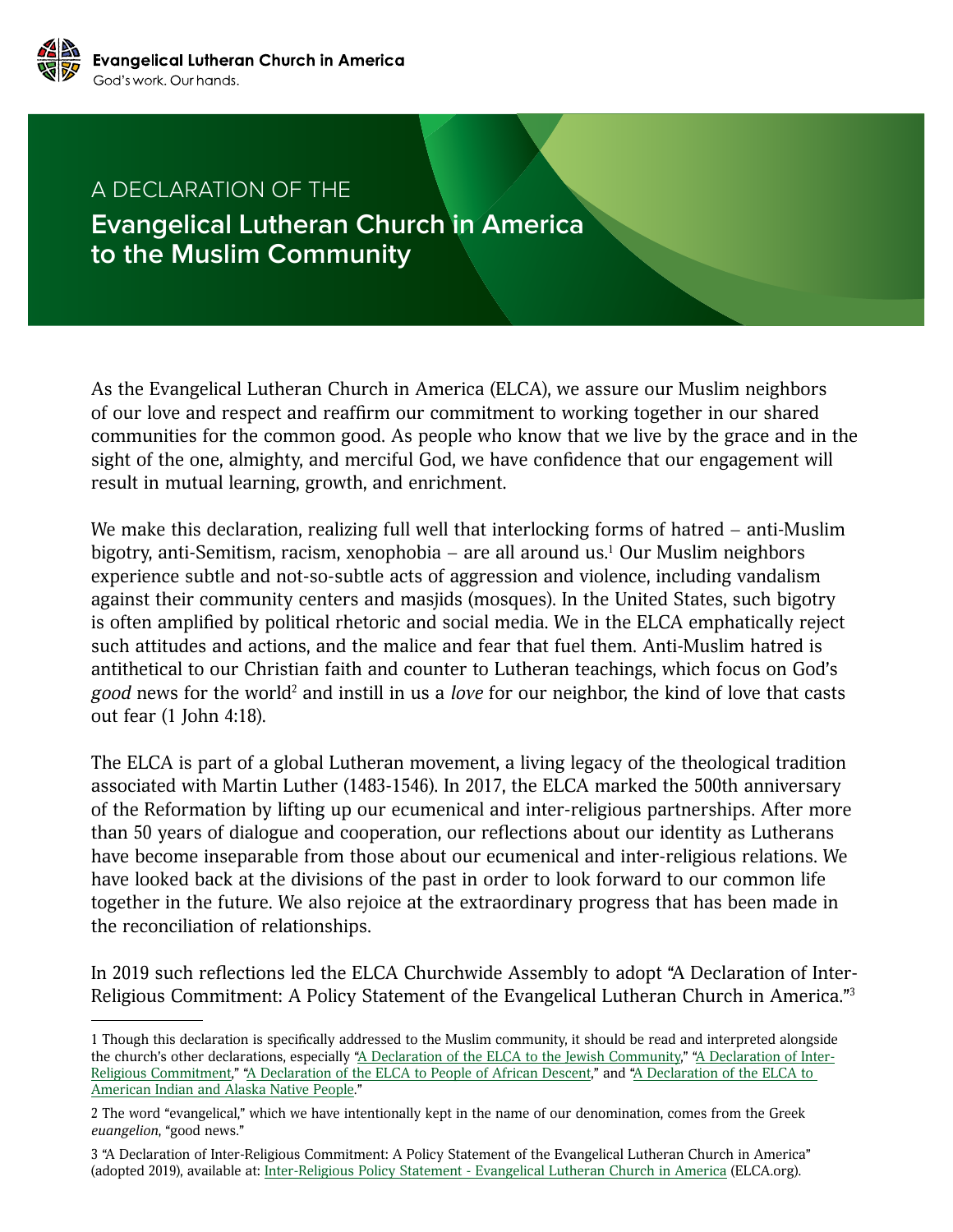This declaration commits the ELCA to pray for our neighbors of other religions and worldviews; to seek understanding; to stand in solidarity with them; to practice hospitality; to seek counsel and mutuality in planning and decision-making; to "confess when our words or deeds (or lack thereof) cause offense, harm, or violence to our neighbors" and to "repent and seek forgiveness from God and reconciliation with our neighbors."4

During these past years we have had the opportunity to re-read, reflect upon, and interpret for our time the voluminous writings of Martin Luther. In them we find words that edify and give life. But we also encounter Luther's crude polemics, which at times portray Islam in negative ways and reduce Muslims to tropes (the fearsome "Turk") in the face of military threats. We are reminded that, for Luther, the safeguarding of precious teaching entailed the sharpest possible rejection of difference.

We in the ELCA have learned, with and from our partners, a different way – that of *dialogue*, in which difference is acknowledged and honored. We have experienced dialogue as an occasion for genuine learning, honest conversation, retrieval of neglected aspects of one's own tradition, fresh insight, and the cultivation of respect and friendship.<sup>5</sup> We have discovered that the precious teaching we have inherited is not at risk, but enriched, through dialogue. With our partners, we have for many years been exploring this way – of friendship, mutual understanding and accountability, joint service, and witness. We are committed to pursuing this path of dialogue *together*.

We also are determined to learn from our history. Luther's characterizations of Muslims were borne not out of dialogue but at a dehumanizing distance – fueled by fear and endof-world expectations. Through loving our neighbors, we have come to reject Luther's polemics. We do not dismiss our history but take it to heart. By embracing dialogue instead of rejecting difference, we have come to realize that we can truly love our neighbors only when we know them.

Indeed, we recommit ourselves to the heart of our theological inheritance. Though we are a fractured and fractious people, our calling is to love God and our neighbor. As Luther himself put it in his best-known writing, the "Small Catechism," the commandment "You shall not bear false witness against your neighbor" means not only that "we do not tell lies about our neighbors, betray or slander them, or destroy their reputations" but also that we should "come to their defense, speak well of them, and interpret everything they do in the best possible light."6 On the basis of this teaching, we in the ELCA seek friendship and solidarity with our Muslim neighbors, not in spite of our Lutheran Christian commitments but because of them.

Diverse communities of Muslims and Lutherans have long been part of North America. These communities have engaged in a dialogue of life in towns and cities across the continent. The

<sup>4</sup> Ibid, 11.

<sup>5</sup> See: Carol Schersten LaHurd, et al, *Engaging Others, Knowing Ourselves: A Lutheran Calling in a Multi-Religious World* (Lutheran University Press, 2016).

<sup>6</sup> Quoted in "A Declaration of Inter-Religious Commitment," 4.